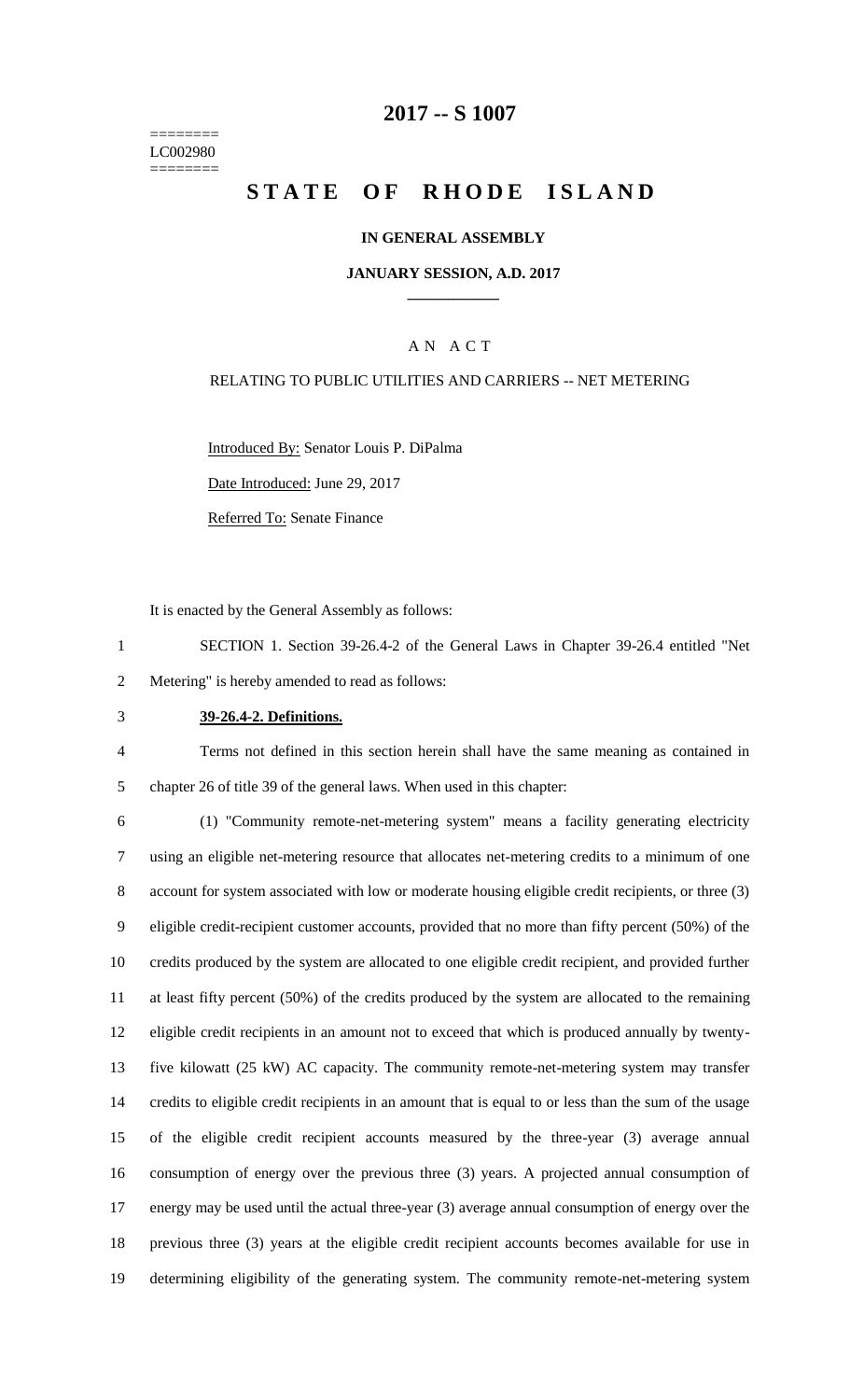may be owned by the same entity that is the customer of record on the net-metered account or may be owned by a third party.

 (2) "Electric-distribution company" shall have the same meaning as § 39-1-2, but shall not include block island power company or Pascoag utility district, each of whom shall be required to offer net metering to customers through a tariff approved by the public utilities commission after a public hearing. Any tariff or policy on file with the public utilities commission on the date of passage of this chapter shall remain in effect until the commission approves a new tariff.

 (3) "Eligible credit recipient" means one of the following eligible recipients in the electric-distribution company's service territory whose electric service account or accounts may receive net-metering credits from a community remote net-metering system. Eligible credit recipients include the following definitions:

(i) Residential accounts in good standing.

 (ii) "Low- or moderate-income housing eligible credit recipient" means an electric service account or accounts in good standing associated with any housing development or developments owned operated by a public agency, nonprofit organization, limited-equity housing cooperative, or private developer, that receives assistance under any federal, state, or municipal government program to assist the construction or rehabilitation of housing affordable to low- or moderate- income households, as defined in the applicable federal or state statute, or local ordinance, encumbered by a deed restriction or other covenant recorded in the land records of the municipality in which the housing is located, that:

 (A) Restricts occupancy of no less than fifty percent (50%) of the housing to households with a gross, annual income that does not exceed eighty percent (80%) of the area median income as defined annually by the United States Department of Housing and Urban Development (HUD);

 (B) Restricts the monthly rent, including a utility allowance, that may be charged to residents, to an amount that does not exceed thirty percent (30%) of the gross, monthly income of a household earning eight percent (80%) of the area, median income as defined annually by HUD;

 (C) That has an original term of not less than thirty (30) years from initial occupancy. Electric service account or accounts in good standing associated with housing developments that are under common ownership or control may be considered a single low- or moderate-income housing-eligible credit recipient for purposes of this section. The value of the credits shall be used to provide benefits to tenants.

34 (iii) "Educational institutions" means public and private schools at the primary, secondary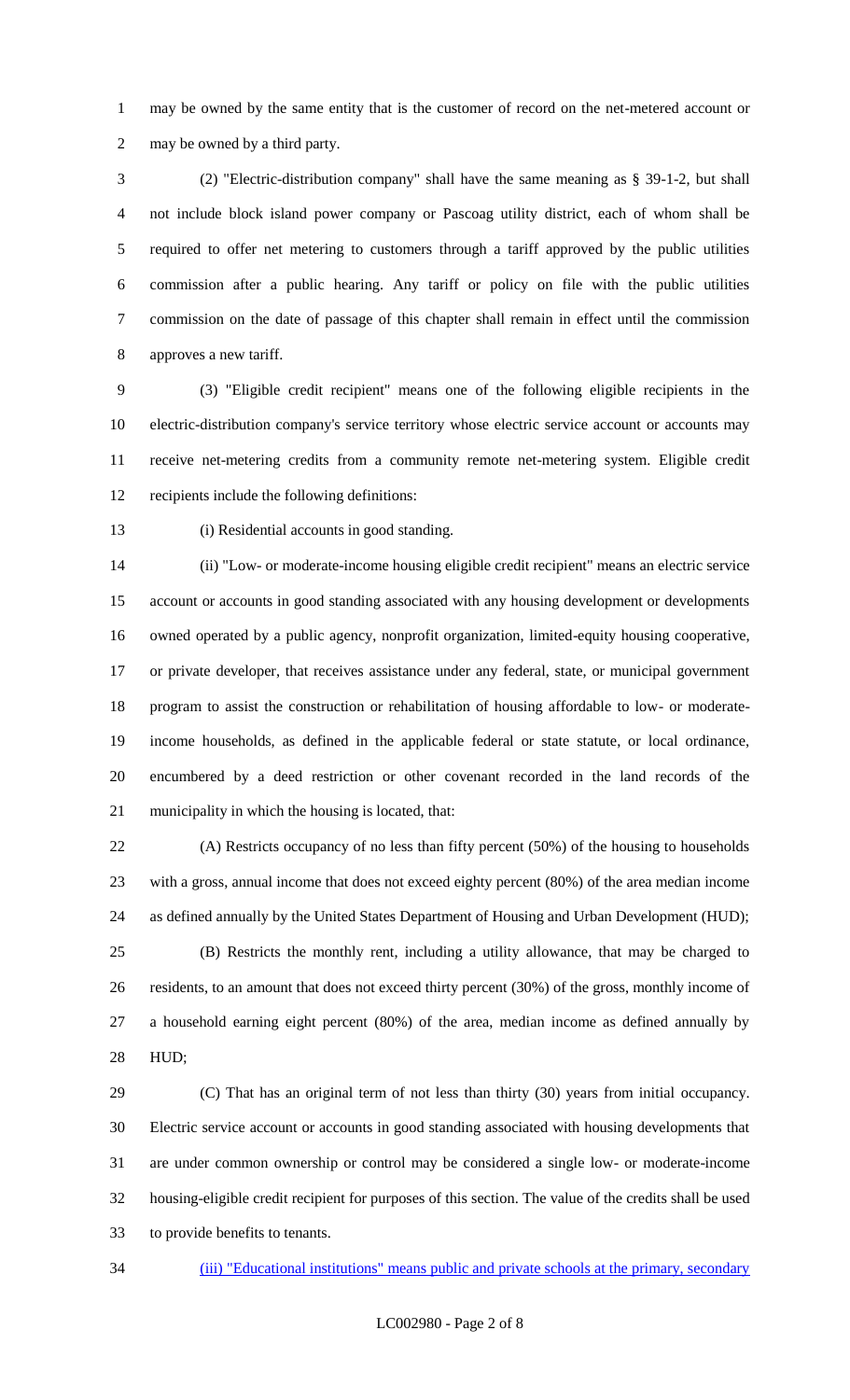#### 1 and post-secondary levels.

 (4) "Eligible net-metering resource" means eligible renewable-energy resource, as defined in § 39-26-5 including biogas created as a result of anaerobic digestion, but, specifically excluding all other listed eligible biomass fuels;

 (5) "Eligible net-metering system" means a facility generating electricity using an eligible net-metering resource that is reasonably designed and sized to annually produce electricity in an amount that is equal to, or less than, the renewable self-generator's usage at the eligible net- metering-system site measured by the three-year (3) average annual consumption of energy over the previous three (3) years at the electric-distribution account(s) located at the eligible net- metering-system site. A projected annual consumption of energy may be used until the actual three-year (3) average annual consumption of energy over the previous three (3) years at the electric-distribution account(s) located at the eligible net-metering-system site becomes available for use in determining eligibility of the generating system. The eligible net-metering system may 14 be owned by the same entity that is the customer of record on the net-metered accounts or may be owned by a third party that is not the customer of record at the eligible net-metering system site 16 and which may offer a third-party, net-metering financing arrangement or public entity, net- metering financing arrangement, as applicable. Notwithstanding any other provisions of this 18 chapter, any eligible net-metering resource: (i) Owned by a public entity, educational institution, 19 hospital, nonprofit or multi-municipal collaborative or (ii) Owned and operated by a renewable-20 generation developer on behalf of a public entity, educational institution, hospital, nonprofit or 21 multi-municipal collaborative through **public entity** net-metering financing arrangement shall be treated as an eligible net-metering system and all accounts designated by the public entity, educational institution, hospital, nonprofit or multi-municipal collaborative for net metering shall be treated as accounts eligible for net metering within an eligible net-metering-system site.

 (6) "Eligible net-metering-system site" means the site where the eligible net-metering system or community remote net-metering system is located or is part of the same campus or complex of sites contiguous to one another and the site where the eligible net-metering system or community remote-net-metering system is located or a farm in which the eligible net-metering system or community remote-net-metering system is located. Except for an eligible net-metering system owned by or operated on behalf of a public entity, educational institution, hospital, 31 nonprofit or multi-municipal collaborative through a public entity net-metering financing arrangement, the purpose of this definition is to reasonably assure that energy generated by the eligible net-metering system is consumed by net-metered electric service account(s) that are actually located in the same geographical location as the eligible net-metering system. All energy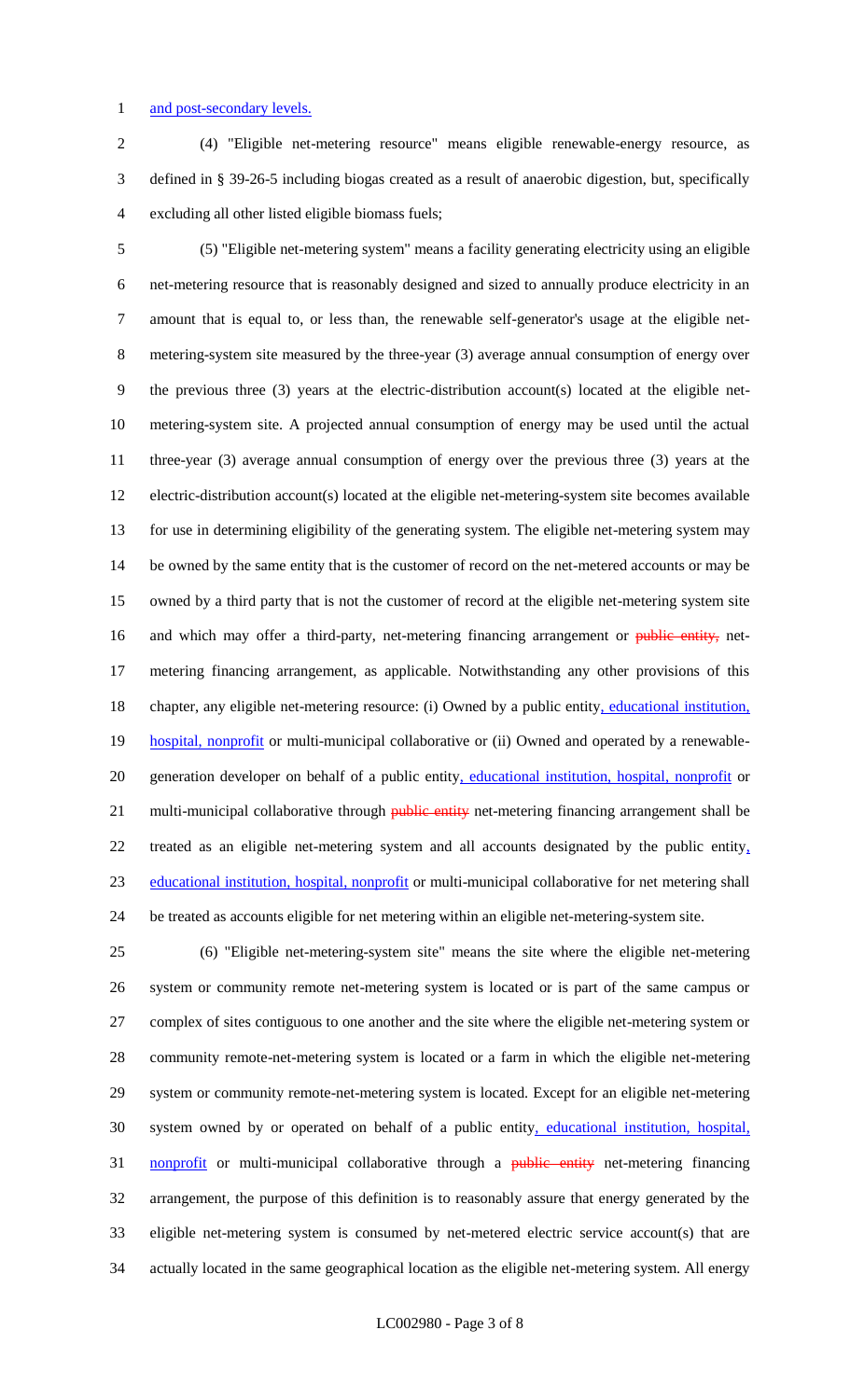generated from any eligible net-metering system is, and will be considered, consumed at the meter where the renewable-energy resource is interconnected for valuation purposes. Except for 3 an eligible net-metering system owned by, or operated on behalf of, a public entity, educational 4 institution, hospital, nonprofit or multi-municipal collaborative through a public entity net- metering financing arrangement, or except for a community remote-net-metering system, all of the net-metered accounts at the eligible net-metering-system site must be the accounts of the same customer of record and customers are not permitted to enter into agreements or arrangements to change the name on accounts for the purpose of artificially expanding the eligible net-metering- system site to contiguous sites in an attempt to avoid this restriction. However, a property owner may change the nature of the metered service at the accounts at the site to be master metered in the owner's name, or become the customer of record for each of the accounts, provided that the owner becoming the customer of record actually owns the property at which the account is located. As long as the net-metered accounts meet the requirements set forth in this definition, there is no limit on the number of accounts that may be net metered within the eligible net-metering-system site.

 (7) "Excess renewable net-metering credit" means a credit that applies to an eligible net- metering system or community remote-net-metering system for that portion of the production of electrical energy beyond one hundred percent (100%) and no greater than one hundred twenty- five percent (125%) of the renewable self-generator's own consumption at the eligible net- metering-system site or the sum of the usage of the eligible credit recipient accounts associated with the community remote-net-metering system during the applicable billing period. Such excess renewable net-metering credit shall be equal to the electric-distribution company's avoided cost rate, which is hereby declared to be the electric-distribution company's standard offer service kilowatt hour (kWh) charge for the rate class and time-of-use billing period (if applicable) applicable to the customer of record for the eligible net-metering system or applicable to the customer of record for the community remote-net-metering system. The commission shall have the authority to make determinations as to the applicability of this credit to specific generation facilities to the extent there is any uncertainty or disagreement.

 (8) "Farm" shall be defined in accordance with § 44-27-2, except that all buildings associated with the farm shall be eligible for net-metering credits as long as: (i) The buildings are owned by the same entity operating the farm or persons associated with operating the farm; and (ii) The buildings are on the same farmland as the project on either a tract of land contiguous with, or reasonably proximate to, such farmland or across a public way from such farmland.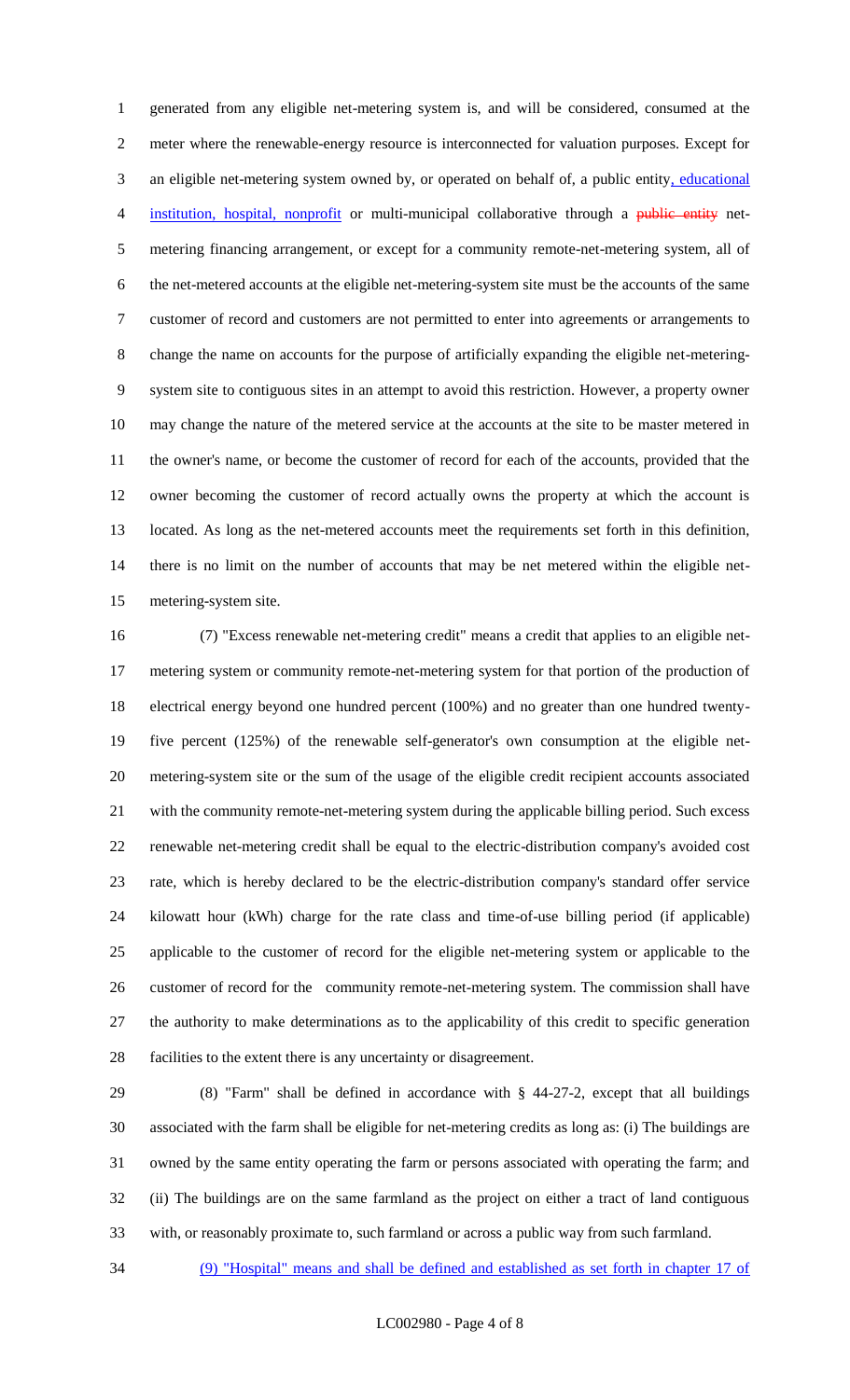title 23.

2  $\left(\frac{9}{10}\right)$  "Multi-municipal collaborative" means a group of towns and/or cities that enter into an agreement for the purpose of co-owning a renewable-generation facility or entering into a 4 financing arrangement pursuant to subdivision  $\left(\frac{16}{18}\right)$ .

 (10)(11) "Municipality" means any Rhode Island town or city, including any agency or instrumentality thereof, with the powers set forth in title 45 of the general laws.

7 (11)(12) "Net metering" means using electrical energy generated by an eligible, net- metering system for the purpose of self-supplying electrical energy and power at the eligible net- metering-system site, or with respect to a community remote-net-metering system, for the purpose of generating net-metering credits to be applied to the electric bills of the eligible credit recipients associated with the community net-metering system. The amount so generated will thereby offset consumption at the eligible net-metering system site through the netting process established in this chapter, or with respect to a community remote-net-metering system, the amounts generated in excess of that amount will result in credits being applied to the eligible credit-recipient accounts associated with the community remote-net-metering system.

 (12)(13) "Net-metering customer" means a customer of the electric-distribution company receiving and being billed for distribution service whose distribution account(s) are being net metered.

 (14) "Nonprofit" means a nonprofit corporation as defined and established through chapter 6 of title 7, and shall include religious organizations that are tax exempt pursuant to 26 **U.S.C.** §501(d).

 (13)(15) "Person" means an individual, firm, corporation, association, partnership, farm, town or city of the State of Rhode Island, multi-municipal collaborative, or the State of Rhode Island or any department of the state government, governmental agency, or public instrumentality of the state.

 $26 \left( \frac{(14)(16)}{2} \right)$  "Project" means a distinct installation of an eligible net-metering system or a community remote-net-metering system. An installation will be considered distinct if it is installed in a different location, or at a different time, or involves a different type of renewable energy.

 $\left(\frac{(15)(17)}{2}\right)$  "Public entity" means the federal government, the state of Rhode Island, municipalities, wastewater treatment facilities, public transit agencies or any water distributing plant or system employed for the distribution of water to the consuming public within this state including the water supply board of the city of Providence.

34 (16)(18) "Public entity net-metering Net-metering financing arrangement" means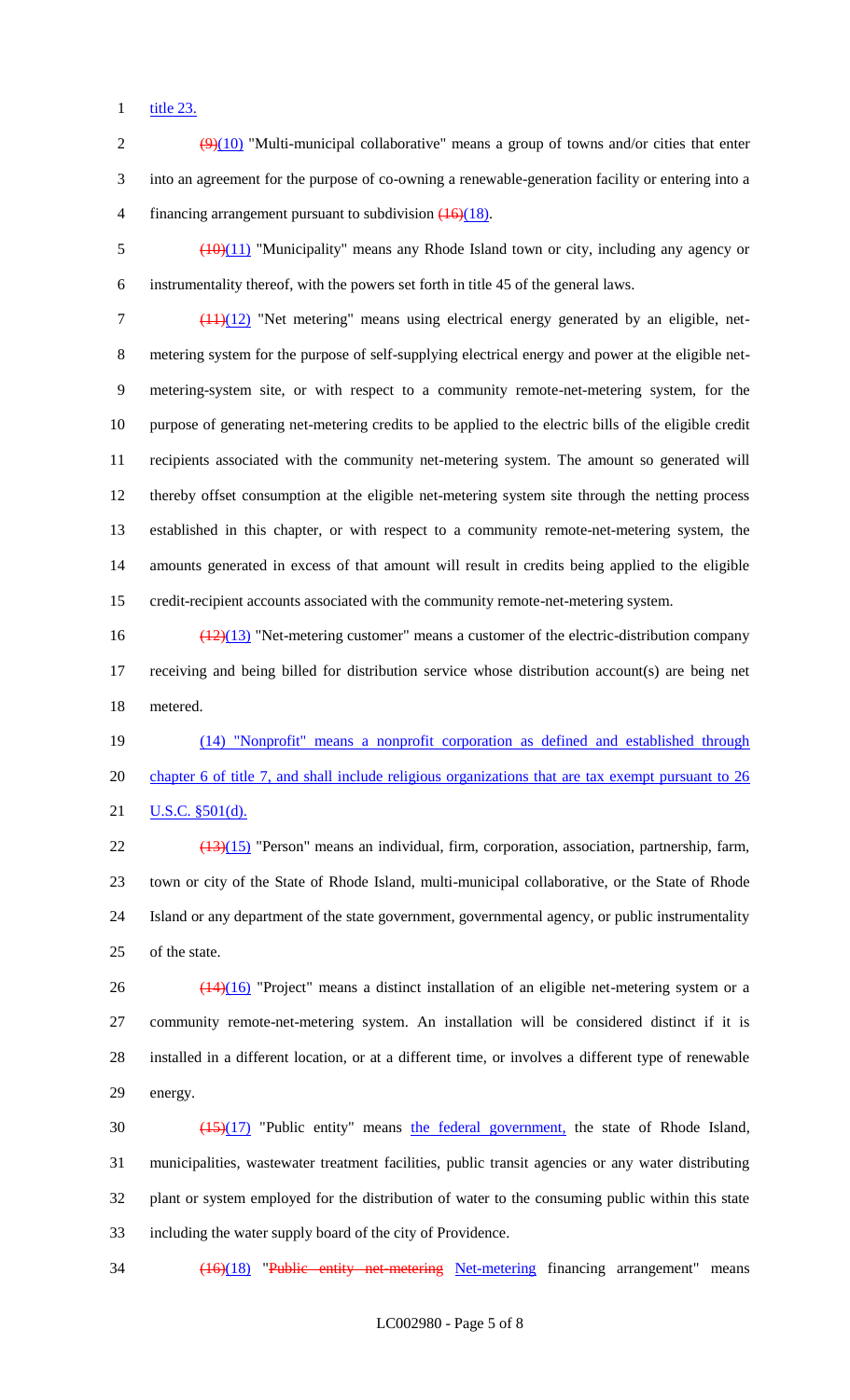1 arrangements entered into by a public entity, educational institution, hospital, nonprofit or multi- municipal collaborative with a private entity to facilitate the financing and operation of a net- metering resource, in which the private entity owns and operates an eligible net-metering resource on behalf of a public entity, educational institution, hospital, nonprofit or multi-municipal collaborative, where: (i) The eligible net-metering resource is located on property owned or controlled by the public entity, educational institution, hospital or one of the municipalities, as applicable, and (ii) The production from the eligible net-metering resource and primary compensation paid by the public entity, educational institution, hospital, nonprofit or multi- municipal collaborative to the private entity for such production is directly tied to the consumption of electricity occurring at the designated net-metered accounts.

 $\frac{(17)(19)}{17}$  "Renewable net-metering credit" means a credit that applies to an eligible net- metering system or a community remote-net-metering system up to one hundred percent (100%) of either the renewable self-generator's usage at the eligible net-metering-system site or the sum of the usage of the eligible credit-recipient accounts associated with the community remote net- metering system over the applicable billing period. This credit shall be equal to the total kilowatt hours of electrical energy generated up to the amount consumed on-site, and/or generated up to the sum of the eligible credit-recipient account usage during the billing period multiplied by the sum of the distribution company's:

 (i) Standard offer service kilowatt hour charge for the rate class applicable to the net- metering customer, except that for remote public entity and multi-municipality collaborative net- metering systems that submit an application for an interconnection study on or after July 1, 2017, and community remote-net-metering systems, the standard offer service kilowatt-hour charge shall be net of the renewable energy standard charge or credit;

- (ii) Distribution kilowatt-hour charge;
- (iii) Transmission kilowatt-hour charge; and
- (iv) Transition kilowatt-hour charge.

 Notwithstanding the foregoing, except for systems that have requested an interconnection study for which payment has been received by the distribution company, or if an interconnection study is not required, a completed and paid interconnection application, by December 31, 2018, the renewable net-metering credit for all remote public entity and multi-municipal collaborative net-metering systems shall not include the distribution kilowatt hour charge commencing on January 1, 2050.

 (18)(20) "Renewable self-generator" means an electric distribution service customer of record for the eligible net-metering system or community remote-net-metering system at the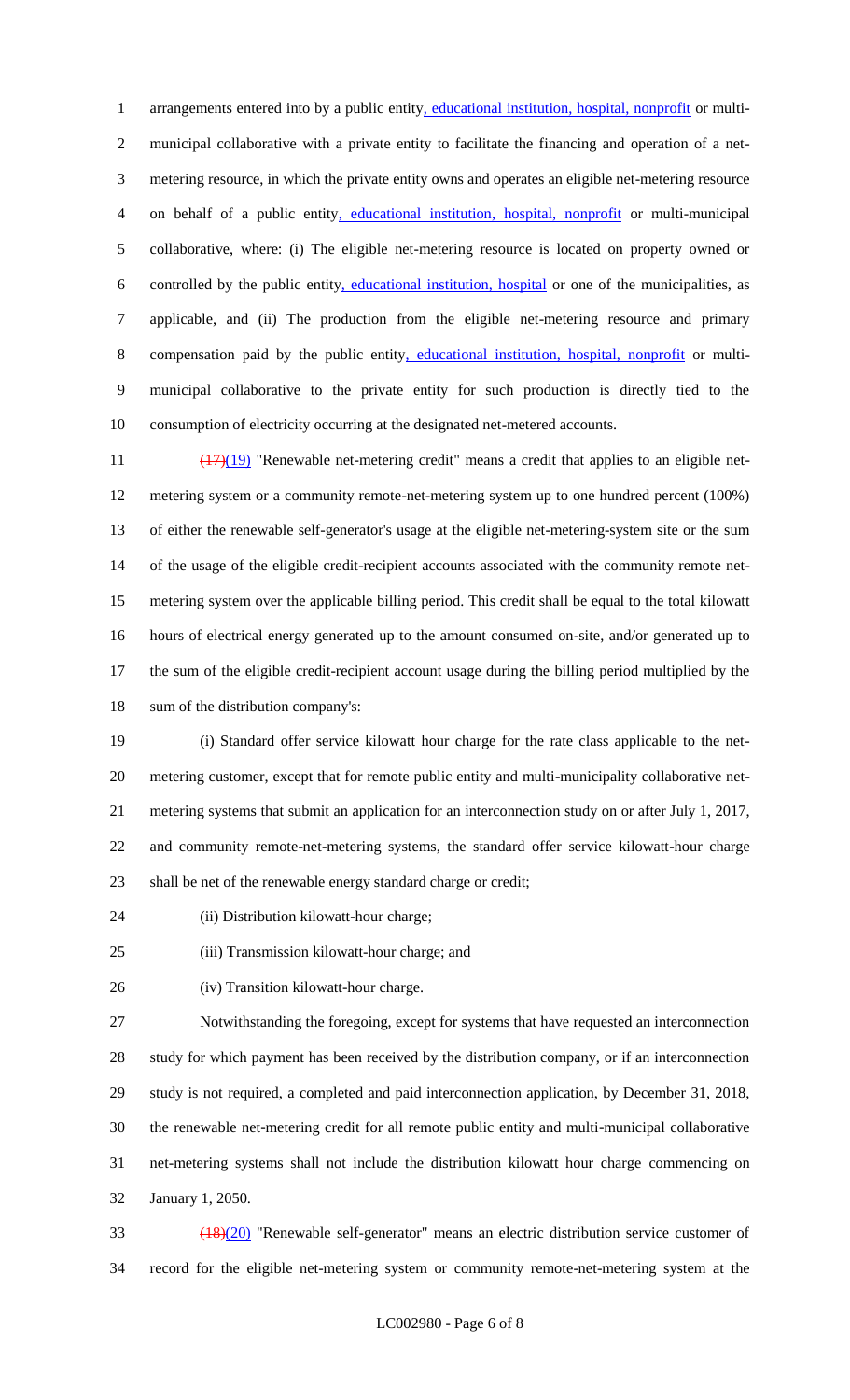eligible net-metering-system site which system is primarily designed to produce electrical energy for consumption by that same customer at its distribution service account(s), and/or, with respect to community remote-net-metering systems, electrical energy which generates net-metering credits to be applied to offset the eligible credit-recipient account usage.

 $\frac{(19)(21)}{21}$  "Third party" means and includes any person or entity, other than the renewable self-generator, who owns or operates the eligible net-metering system or community remote-net- metering system on the eligible net-metering-system site for the benefit of the renewable self-generator.

 (20)(22) "Third-party, net-metering financing arrangement" means the financing of eligible net-metering systems or community remote-net-metering systems through lease arrangements or power/credit purchase agreements between a third party and renewable self- generator, except for those entities under a public entity net-metering finance arrangement. A third party engaged in providing financing arrangements related to such net-metering systems with a public or private entity is not a public utility as defined in § 39-1-2.

SECTION 2. This act shall take effect upon passage.

======== LC002980 ========